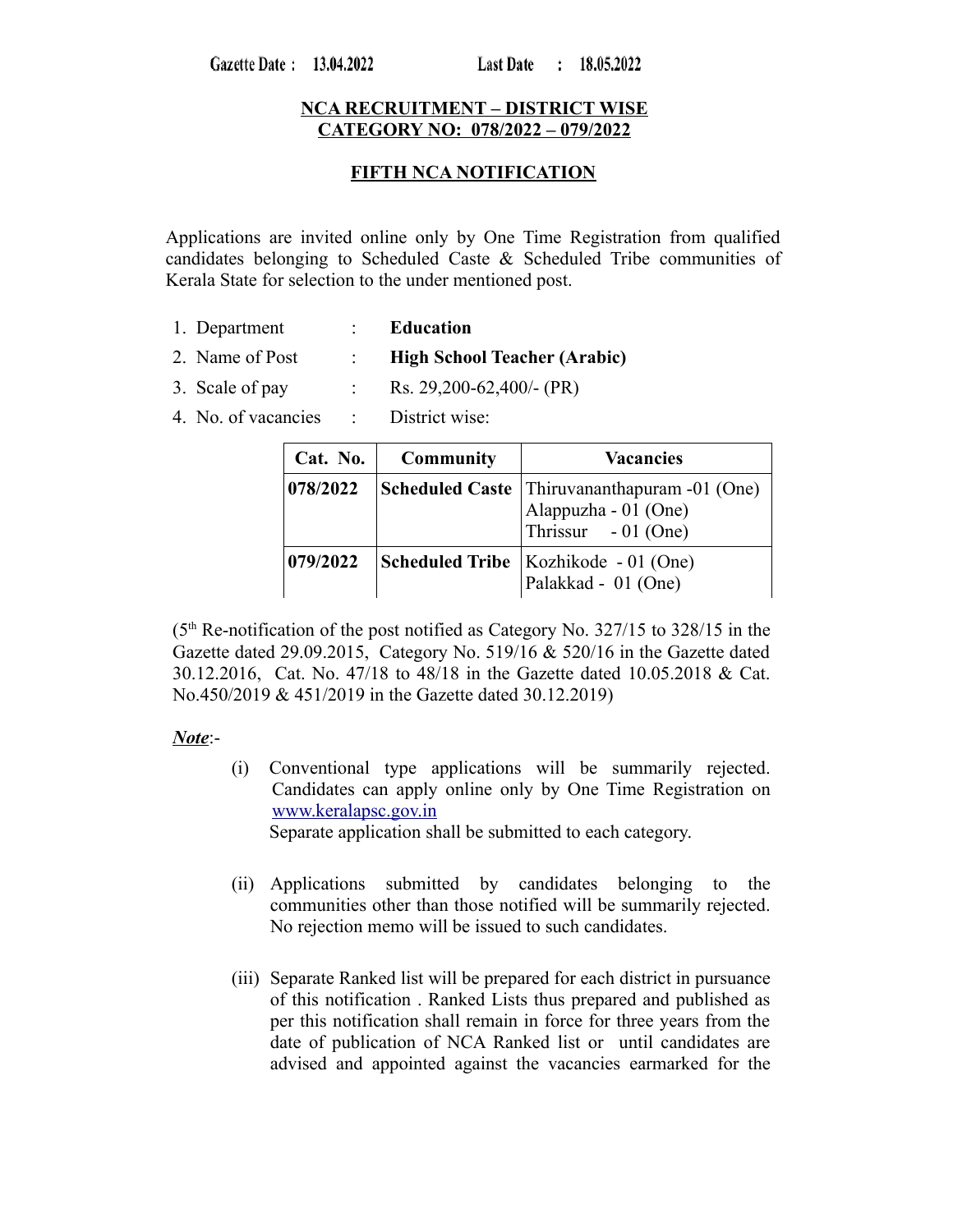above communities but remain unfilled due to the paucity of candidates during the currency of the Ranked List published for the post in the following district whichever is earlier.

| Date of publication of<br><b>Ranked List</b> | Category No. |
|----------------------------------------------|--------------|
| 26/08/2011                                   | 46/2008      |
| 20/07/2011                                   | 46/2008      |
| 07/12/2011                                   | 46/2008      |
| 09/08/2011                                   | 46/2008      |
| 05/07/2011                                   | 46/2008      |
|                                              |              |

- (iv) Candidates should apply to any one of the above districts where the vacancies are existing for the respective community and note the name of the district in the relevant column of the application. Applications should not be submitted to more than one district in response to this notification. If applications are submitted contrary to the above direction, and if selected his/her name will be removed from the Ranked lists and disciplinary action will be taken against him/her.
- (v) The selection in pursuance of this notification will be made on a revenue district basis, subject to the special conditions laid down in G.O (Ms) No. 154/71/PD dated, 27.05.1971. A candidate advised for appointment in one revenue district from the Ranked List prepared is not eligible for transfer to another district unless he/she completes five years continuous service from the date of commencement of service in the former district. Even if transfer is allowed after five years, it will be subject to the rules in G.O(MS) No.4/61/PD dated, 02.01.1961. Candidates already in Government service holding this post in any one district are prohibited from applying again for this post, but they can apply to higher posts when notified.
- (vi) If the community claim in the application differs from the community noted in SSLC, then such changes are to be published in the Gazette and the same should be produced along with the Community Certificate / Non Creamy layer Certificate issued by the Revenue authorities at the time of One Time Verification or as and when required by the commission.
- 5. Method of appointment: Direct Recruitment (from Candidates belonging to Scheduled Caste & Scheduled Tribe communities only) In the absence of candidates belonging to Scheduled Caste Community, candidates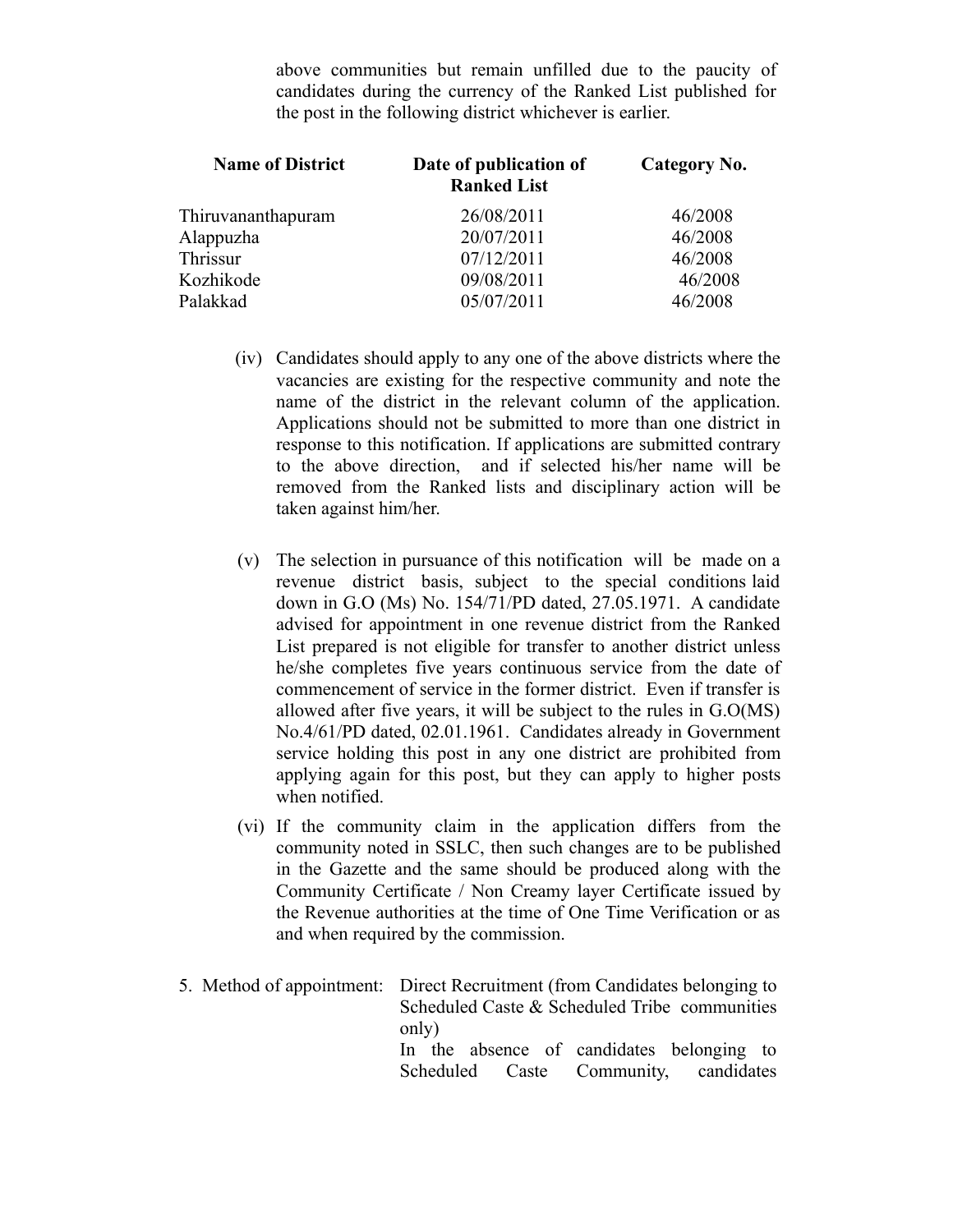belonging to Scheduled Tribe community will be considered and vice versa.

- 6 Age Limit 18-45 Only candidates born between 02.01.1977 and 01.01.2004 (both dates included) are eligible to apply for this post in the case of Scheduled Caste , Scheduled Tribe candidates. (Including the relaxation as per para 2 (i) of General Conditions).
- **Note:** For concessions allowed in upper age limit, subject to the condition that the maximum age limit shall in no case exceed 50 years, please see para (2) of the General Conditions under Part II of this Notification except para 2 (i).

# 7 **Qualifications:**

1) A Degree in Arabic or a degree with Arabic as one of the optional subjects under pattern II of Part III and B.Ed/B.T/L.T conferred or recognised by the Universities in Kerala.

#### OR

A Title of Oriental Learning in Arabic awarded or recognized by the Universities in Kerala (if such title has been declared as equivalent to Part III of Degree) and Certificate in Language Teacher's Training issued by the Commissioner for Government Examinations, Kerala.

2) Must have passed the Kerala Teacher Eligibility Test (K-TET) for this post conducted by the Government of Kerala.

#### **Exemption**:

- **1.** Candidates who have qualified CTET/NET/SET/M.Phil/Ph.D in the respective subjects / M.Ed. in the any subject are exempted from acquiring TET (G.O. (P) No. 145/16/G.Edn. Dated 30.08.16, G.O.(P)No.206/16/G.Edn. Dated 08.12.2016 and G.O (P)No.15/2020/G.Edn dated 9.10.20).
- **2.** As per the conditions laid down in Government Circular No. 1866829/J3/2017 G. Edn. Dated 09.03.2018 those who passes CTET primary stage and CTET Elementary stage were excluded from KTET Cat. I & KTET Cat. II respectively. Also CTET qualification can't be considered as an alternative qualification for KTET Cat. III and Cat. IV.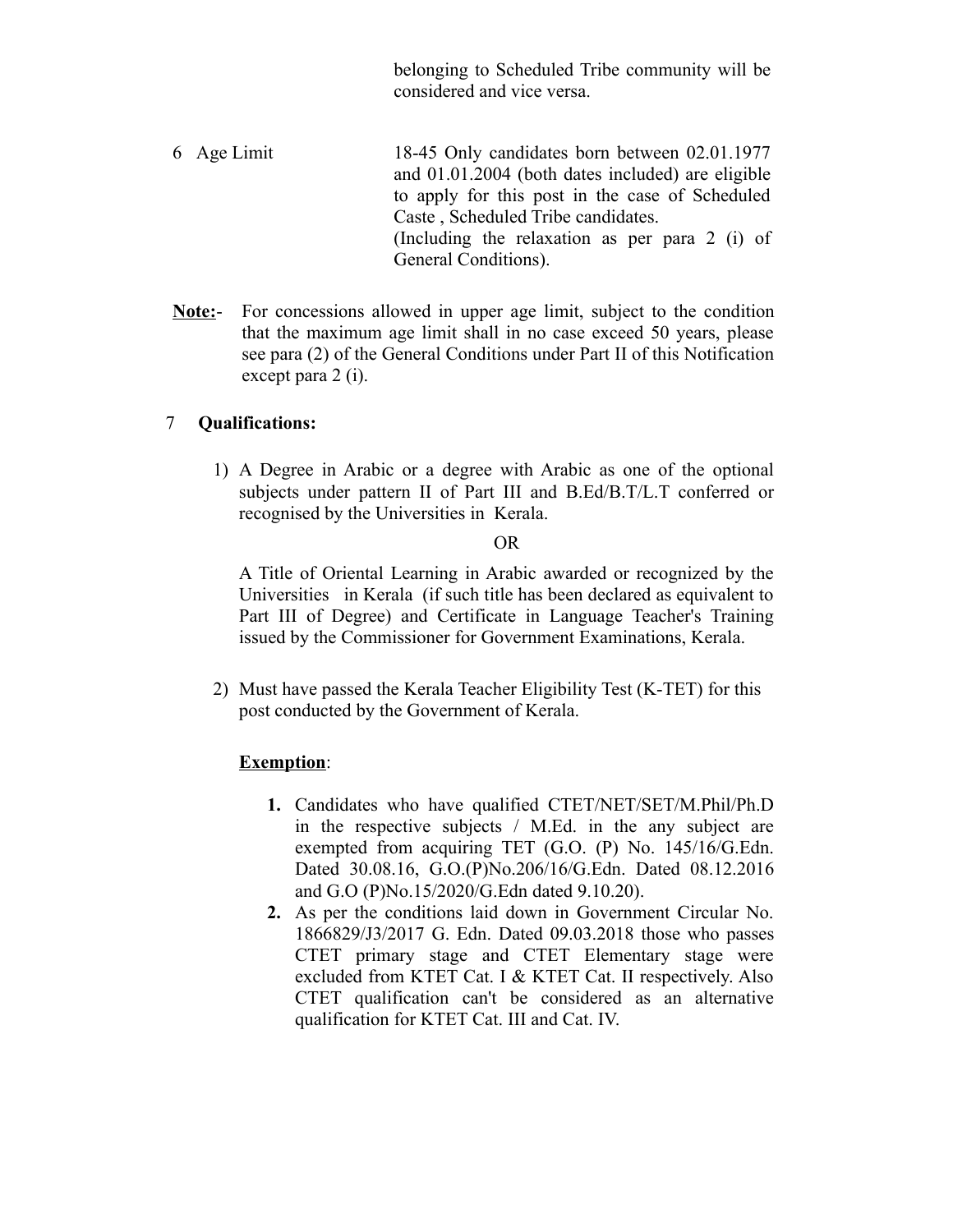Note :-

- (i) M.Phil in the concerned subject be the one awarded by any of the Universities in Kerala or recognised as equivalent by any of the Universities in Kerala.
- (ii) Post Graduates in Arabic are also eligible to apply if they possess B.Ed/B.T/L.T
- (iii) B.Ed should be in the concerned language Arabic.
- (iv) Disciplines in which BA/MA and B.Ed degree were obtained should be mentioned.
- (v) The candidates who have acquired B A (Arabic and Islamic History) double main degree conducted by Calicut University are also eligible to apply for this post (G.O (MS) No. 114/18/G.Edn dated 16.08.18) .
- (vi) KS & SSR Part II Rule 10 a (ii) is applicable.
- (vii) Candidates claiming equivalent qualification should produce relevant Government orders during verification to prove that the qualification claimed is equivalent to the prescribed qualification for the post.

# 8. **SPECIAL CONCESSIONS REGARDING APPOINTMENT AND AGE LIMIT**

- (i) Preference will be given as laid down in G.O.(MS) No. 50/70/PD dated 12.02.1970 and G.O.(MS) No. 9/78/G.Edn. Dated 21.01.1978 to the wives of Jawans in the matter of recruitment as Teachers, if they possess the prescribed qualifications. Soldiers in active service and those working in Base Establishment are included under the term `Jawans'. Wife of Jawans must claim the same through the weightage and preferences link provided in their One Time Registration profile and give details in the space provided. Such candidates should obtain proper certificates from the Commanding Officer stating the name, military rank and military address of their husbands and produce the same as and when required by the Commission (G.O (MS) No. 509/64/Edn. Dated 19.09.1964, G.O.(MS) No. 614/65/Edn. Dated 09.11.1965 and G.O (MS) No. 243/66/Edn. Dated 27.05.1966).
- (ii) First Class Scouts and Guides will be given preference in the matter of appointment as Teachers (G.O (MS) No. 122/75/G.Edn. Dated 27.05.1975 and G.O.(MS) No.50/70/PD dated 12/02/1970).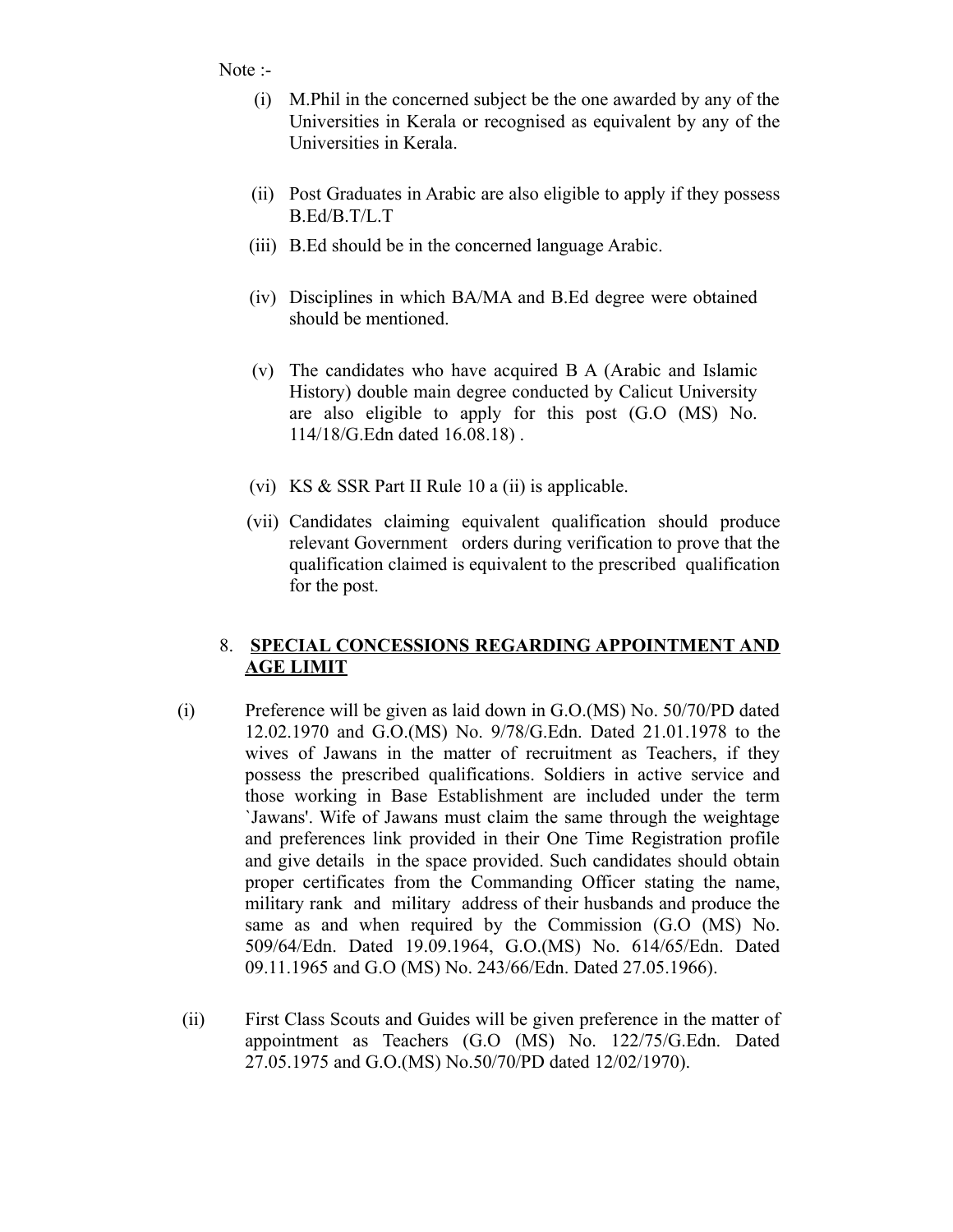- (iii) Teachers of the Government Primary and Nursery Schools who are graduates and are otherwise qualified will be exempted from upper age limit (G.O (Ms) No 185/70/Edn dated 18.4.1970 and G.O (Ms) No 466/70/Edn dt 11.11.1970). They should produce proper certificates from authorities concerned as and when required by the Commission.
- Note:- The candidates who are eligible for the above preferences or concessions in upper age limit or concessions by virtue of any of the reason mentioned in Para 2 of the General Condition should claim the same through the "weightage and preferences" link provided in their One Time Registration Profile and give details in the space provided. The applications of candidates who are eligible for concession in upper age limit and who do not claim the same, are liable to be rejected presuming that they are over aged candidates. Upper age limit after allowing the relaxation as per rule should not exceed 50 years of age (see para 2 of General Conditions).
- 9. Last Date for receipt of applications : **18.05.2022** Wednesday upto 12.00 Midnight.

#### 10. **Method of submitting applications:-**

 Candidates must register as per "ONE TIME REGISTRATION" with the Official Website of Kerala Public Service Commission ['www.keralapsc.gov.in](http://www.keralapsc.gov.in/)' before applying for the post. Candidates who have registered can apply by logging on to their profile using their User-ID and password. Candidates must click on the `Apply Now' button of the respective posts in the Notification Link to apply for a post. The photograph uploaded should be taken after 31.12.2012. **Candidates who are creating profile newly from 01.01.2022 should upload Photo taken** with in 6 months. Name of the candidate and the date of photograph taken should be printed legibly at the bottom portion. The photograph once uploaded meeting all requirements shall be valid for 10 years from the date of uploading. There is no change in other instructions regarding the uploading of photographs. No application fee is required. Candidates are responsible for the correctness of the personal information and secrecy of password. Before the final submission of the application on the profile, candidates must ensure correctness of the information in their profile. They must quote the User-ID for further communication with the Commission. Application submitted is provisional and cannot be deleted or altered after submission.

**Candidates are advised to keep a printout or soft copy of the online application for future reference. Candidates can take the printout of the application by clicking on the link 'My applications' in their profile. All correspondences with the Commission, regarding the application should be accompanied with the print out of the application.** The Application will be summarily rejected if non